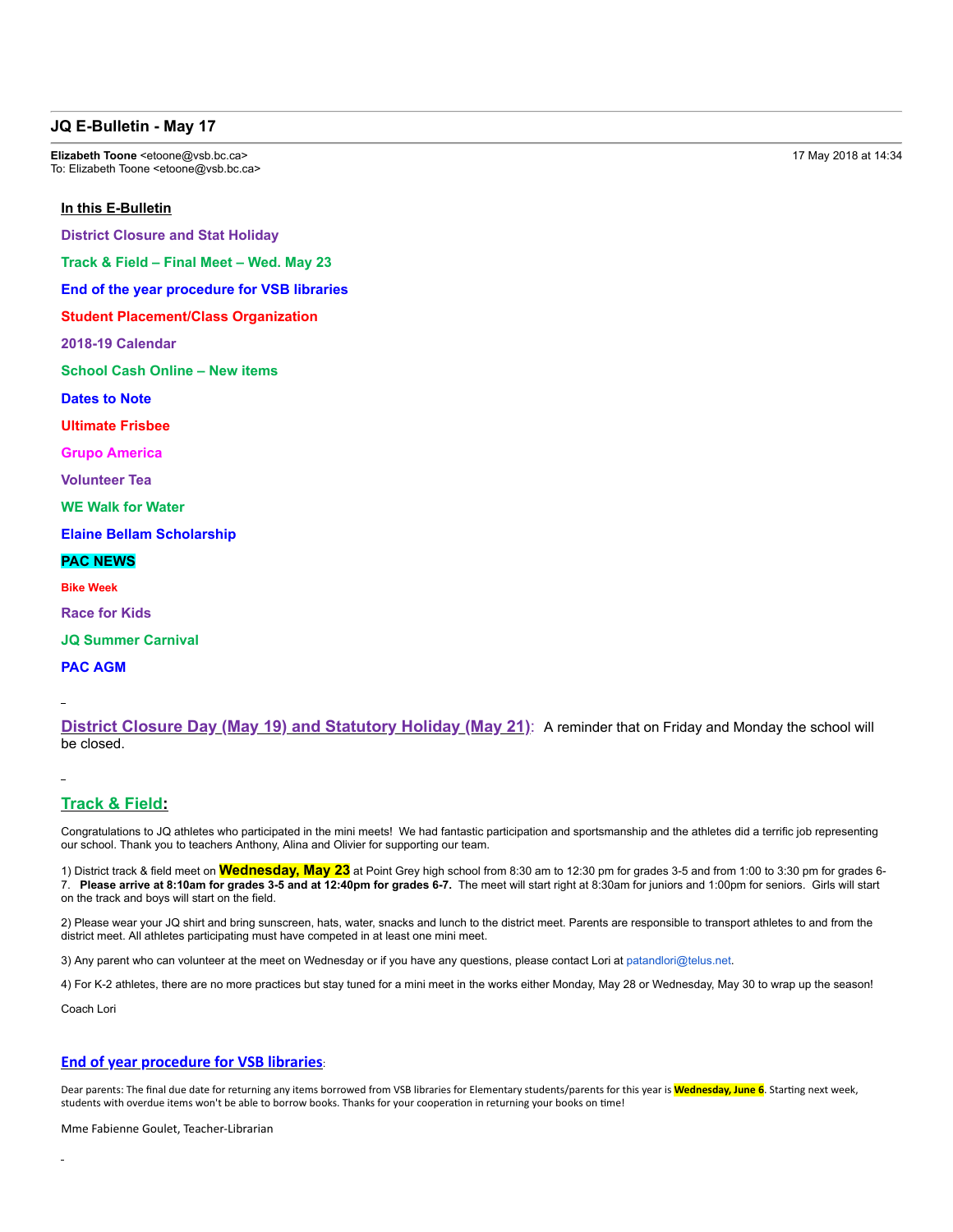**Student Placement/Class Organization:** You are welcome to share with us pertinent information regarding your child's or children's placement for next year. Please understand that many factors are considered during the process. All information regarding preferred learning environment is useful to us. Please do not name a specific teacher as all information is shared with teachers. At this point in time, we are unable to confirm our teachers/grades and combinations for the next school year. However, we do anticipate having a number of combination classes. This is a complex task and we strive to do our very best. Please share your thoughts in writing to Mme. Alain at calain@vsb.bc.ca who will summarize the information and pass it on to the teachers concerned. **All notes must be received by June 15<sup>th</sup>** to be considered. Parents may also drop off a note in a sealed envelope to the office.

2018-19 Calendar: Please find attached the School Calendar for the 2018-19 School Year. Hard copies will be available at the school.

**School Cash Online**: The following new field trips have been placed on School Cash Online:

Div 2 Ambassador Program, Div 8 Yoga Classes, Div 12 – Swimming Program, Div 14 & 15 – Grouse Mountain trip.

Thank you for using the new system. If you need any help, please contact the office. Payments can still be made by cash or cheque but online is preferred.

### **Dates to Note:**

**Friday, May 19 - District Closure Day - School Closed Monday, May 21 Victoria Day – School Closed Wednesday, May 23 – Track & Field Final Meet Friday, May 25 – Sports Day from 9:00 am to 12:00 pm Monday, May 28 to Friday, June 1 Bike to School Week** Tuesday, May 29 - Volunteer Tea from 1 - 3 pm and K-2 Bike Rodeo - pm **Thursday, May 31 - Year-End Choir Concert Friday, June 8 – PAC Carnival after school Monday, June 11 – 15 – Tennis or Water Polo Lessons – school wide Thursday, June 21 – Beauty and the Beast Musical Friday, June 22 – Beauty and the Beast Musical Tuesday, June 26 – Grade 7 Leaving Ceremony Thursday, June 28 – Last Full Day of Attendance for Students**

**Ultimate Frisbee**: Next game **Thursday, May 24<sup>th</sup>** at Carnarvon from 3:30 to 5:00 pm. Visit the website: http://jqultimate.weebly.com/parents-blog

**Grupo America**: Students will watch a performance of world dances by Grupo America on Tuesday, May 22 at 11:10 am. Thank you to JQ PAC for sponsoring this.

**Volunteer Tea**: If you have volunteered at JQ in any capacity, you are invited to a volunteer tea on **Tuesday, May 29, 1:00 pm 3:00pm.**

### **WE Walk for Water**

Congratulations to the WE Group for their participation in this year's WE Walk for Water. Collectively you exceeded the ambitious goal of \$1000 that you set for yourselves…

#### **You raised over \$1050 which will impact 41 lives!**

**Elaine Bellam Scholarship**: Deadline for submission of applications is **Friday, June 1st**. JQ exAlumni in Grade 12 who intend to continue with fulltime post-secondary education are eligible to apply.

**PAC NEWS**